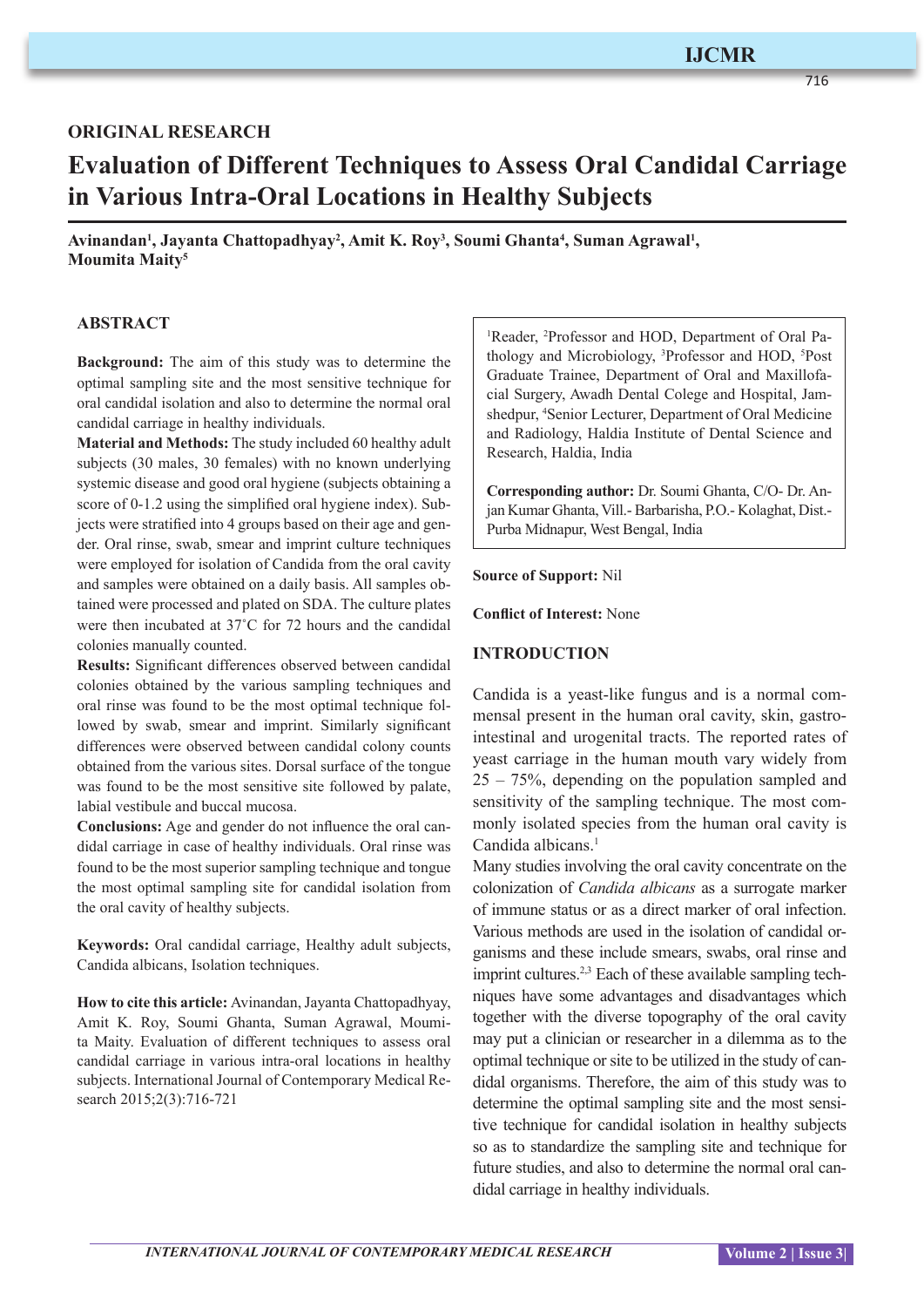# **MATERIAL AND METHODS**

The study included 60 healthy adult subjects (30 males, 30 females) with no known underlying systemic disease and good oral hygiene (subjects obtaining a score of 0-1.2 using the simplified oral hygiene index). Informed consent was obtained from the patients in the study sample as per the regulations of the Institutional Ethics Committee (MCODS, Mangalore).

Subjects for the study were categorized into four groups of 15 individuals each, based on their age and gender. Group 1 consisted of subjects in the age range of 20-30 years, Group 2 consisted of subjects in the age range of 30-40 years, Group 3 consisted of subjects in the age range of 40-50 years and Group 4 consisted of subjects in the age range of 50-60 years.

## **METHODOLOGY**

Day 1 – oral rinse sample of the subject was obtained Day 2 – swab samples were obtained from four representative sites (buccal mucosa, tongue, palate and labial vestibule) of the same subject.

Day 3 **–** smear samples were obtained from the same four representative sites of the same subject.

Day 4 – imprint samples were obtained from the same four representative sites of the same subject.

Oral rinse technique

10 ml of sterile saline was given to the subject and requested to rinse the mouth for 60 seconds, following which the subject was asked to return the rinse in a sterile broad-mouthed container, which was transferred to the laboratory. The sample was centrifuged for 10 minutes, supernatant discarded, deposit re-suspended in 1 ml of sterile saline and 100 microlitre of sample thus obtained was plated on SDA.<sup>3</sup>

#### Swab technique

Four moist sterile cotton swabs were taken and one swab each was rubbed against four representative sites (buccal mucosa, dorsum of the tongue, vestibular sulcus and palate) in the oral cavity of the subject, following which they were kept in sterile containers, containing 1 ml of sterile saline and transported to the laboratory. The containers were then vibrated using a vortex mixer, so that candidal organisms are dislodged from the swab. Following this, the sample was centrifuged for 10 minutes, supernatant discarded and the deposit re-suspended in 1 ml of sterile saline and 100 microlitre of the sample thus obtained was plated on  $SDA<sup>3</sup>$ 



**Figure-1:** Shows numerous colonies of *Candida albicans* growing on Sabouraud's Dextrose Agar (SDA) obtained by oral rinse technique; **Figure-2:** Shows less numerous colonies obtained by swab technique; **Figure-3:** Shows colonies obtained by smear technique; **Figure-4:** Shows few colonies obtained by imprint technique



**Bar Chart-1:** Comparison of candidal colony counts with sampling techniques for each site

#### **SMEAR TECHNIQUE**

Four moistened tongue blades were taken and smears obtained from the same above-mentioned four representative areas for each patient using five-six strokes for each site. The tongue blade was rinsed with 1ml of sterile saline and the sample thus obtained was stored in a sterile, broad- mouthed container, following which the sample was centrifuged for 10 minutes and re-suspended in 1 ml of sterile saline. 100 microlitre of the sample was then plated on SDA.<sup>3</sup>

#### **IMPRINT CULTURE TECHNIQUE**

Sterile plastic foam pads (2x2 cms) were taken, dipped in sterile peptone water and placed with minimal pres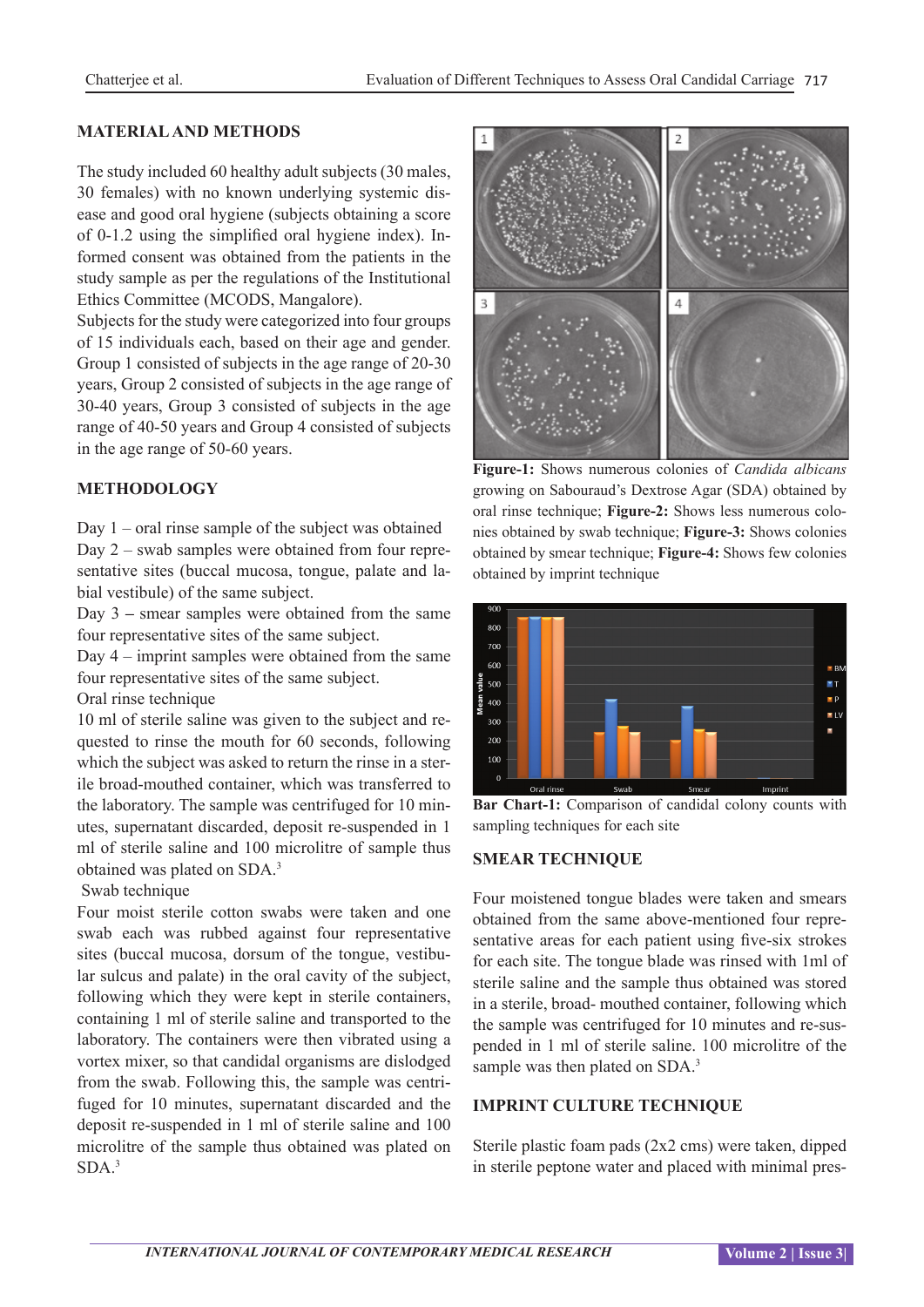sure upon each of the above-mentioned representative sites for 60 seconds. The foam pads were pressed on to the SDA medium, after which they were removed and the plated SDA was incubated at 37 degree celsius for 72hours.3

All samples obtained on each day were processed and individually plated on Sabouraud's Dextrose Agar (SDA). The plates were incubated at 37˚C for 72 hours and the candidal colonies manually counted. Candidal carriage in 1 ml of the sample was calculated by multiplying the number of colonies counted on the plate by a factor of 10 (dilution factor).<sup>4</sup>

#### **Statistical Analysis**

The statistical analysis was done using Kruskal-Wallis test, Mann Whitney test, Friedman test, Wilcoxon

|         |                                                                           |                        |         | Maximu     |        | Std.      |          | Kruskal-<br>Wallis |           |  |
|---------|---------------------------------------------------------------------------|------------------------|---------|------------|--------|-----------|----------|--------------------|-----------|--|
|         | Site                                                                      | Age                    | Minimum | m          | Mean   | Deviation | Median   | Test               | p value   |  |
| Swab    | <b>BM</b>                                                                 | $20 - 30$              | 0       | 640        | 210.67 | 238.970   | 120.00   | 3.845              | .279      |  |
|         |                                                                           | $30 - 40$              | 0       | 700        | 155.33 | 235.216   | 30.00    |                    | <b>NS</b> |  |
|         |                                                                           | $40 - 50$              | 0       | 1940       | 344.67 | 538.409   | 100.00   |                    |           |  |
|         |                                                                           | $50 - 60$              | 0       | 700        | 274.67 | 244.478   | 180.00   |                    |           |  |
|         | $\top$                                                                    | $20 - 30$              | 50      | 1030       | 395.33 | 280.048   | 340.00   | 2.824              | .420      |  |
|         |                                                                           | $30 - 40$              | 80      | 1040       | 467.27 | 359.001   | 370.00   |                    | <b>NS</b> |  |
|         |                                                                           | $40 - 50$              | 0       | 1610       | 366.11 | 415.949   | 160.00   |                    |           |  |
|         |                                                                           | $50 - 60$              | 70      | 1080       | 470.00 | 263.944   | 390.00   |                    |           |  |
|         | P                                                                         | $20 - 30$              | 0       | 660        | 168.00 | 207.061   | 90.00    | 3.959              | .266      |  |
|         |                                                                           | $30 - 40$              | 20      | 850        | 378.18 | 288.299   | 300.00   |                    | NS        |  |
|         |                                                                           | $40 - 50$              | 0       | 1340       | 302.22 | 356.957   | 170.00   |                    |           |  |
|         |                                                                           | $50 - 60$              | 0       | 1090       | 291.25 | 360.349   | 135.00   |                    |           |  |
|         | LV                                                                        | $20 - 30$              | 20      | 400        | 167.67 | 149.557   | 116.00   | 3.325              | .344      |  |
|         |                                                                           | $30 - 40$              | 20      | 1230       | 380.00 | 406.873   | 265.00   |                    | <b>NS</b> |  |
|         |                                                                           | $40 - 50$              | 0       | 1610       | 298.42 | 489.890   | 80.00    |                    |           |  |
|         |                                                                           | $50 - 60$              | 0       | 760        | 144.12 | 188.748   | 110.00   |                    |           |  |
| Smear   | <b>BM</b>                                                                 | $20 - 30$              | 0       | 1440       | 248.00 | 365.615   | 130.00   | 1.671              | .184      |  |
|         |                                                                           | $30 - 40$              | 0       | 1020       | 309.33 | 281.868   | 300.00   |                    | sig       |  |
|         |                                                                           | $40 - 50$              | 0       | 570        | 116.67 | 196.457   | .00      |                    |           |  |
|         |                                                                           | $50 - 60$              | 0       | 700        | 139.33 | 213.624   | 30.00    |                    |           |  |
|         | $\mathsf{T}$                                                              | $20 - 30$              | $10$    | 1500       | 402.00 | 388.885   | 240.00   | 2.243              | .523      |  |
|         |                                                                           | $30 - 40$              | 20      | 1340       | 462.73 | 504.620   | 210.00   |                    | <b>NS</b> |  |
|         |                                                                           | $40 - 50$              | 0       | 1790       | 431.67 | 489.685   | 220.00   |                    |           |  |
|         |                                                                           | $50 - 60$              | 0       | 1250       | 252.50 | 349.142   | 125.00   |                    |           |  |
|         | P                                                                         | $20 - 30$              | 20      | 860        | 188.33 | 268.379   | 80.00    | 7.088              | .069      |  |
|         |                                                                           | $30 - 40$              | 0       | 860        | 250.00 | 333.647   | 80.00    |                    | <b>NS</b> |  |
|         |                                                                           | $40 - 50$              | 0       | 1230       | 383.89 | 351.537   | 295.00   |                    |           |  |
|         |                                                                           | $50 - 60$              | 0       | 1610       | 196.25 | 404.341   | 35.00    |                    |           |  |
|         | L <sub>V</sub>                                                            | $20 - 30$              | 0       | 760        | 149.75 | 218.297   | 75.00    | .829               | .842      |  |
|         |                                                                           | $30 - 40$              | 10      | 1260       | 279.17 | 388.434   | 75.00    |                    | NS        |  |
|         |                                                                           | $40 - 50$              | 0       | 1610       | 330.53 | 474.394   | 70.00    |                    |           |  |
|         |                                                                           | $50 - 60$              | 0       | 1080       | 196.71 | 300.012   | 80.00    |                    |           |  |
| Imprint | <b>BM</b>                                                                 | $20 - 30$              | 0       | $\sqrt{5}$ | .87    | 1.356     | .00      | 1.978              | .577      |  |
|         |                                                                           | $30 - 40$              | 0       | 3          | .73    | 1.100     | .00      |                    | <b>NS</b> |  |
|         |                                                                           | $40 - 50$              | 0       | 4          | .47    | 1.125     | .00      |                    |           |  |
|         |                                                                           | $50 - 60$              | 0       | 3          | .60    | .910      | .00      |                    |           |  |
|         | T                                                                         | $20 - 30$              | 0       | 5          | 1.07   | 1.792     | .00      | .738               | .864      |  |
|         |                                                                           | $30 - 40$              | 0       | 4          | .82    | 1.601     | .00      |                    | <b>NS</b> |  |
|         |                                                                           | $40 - 50$              | 0       | 4          | .56    | 1.294     | .00      |                    |           |  |
|         | $\overline{P}$                                                            | $50 - 60$              | 0       | 4          | .50    | 1.033     | .00      |                    |           |  |
|         |                                                                           | $20 - 30$              | 0       | 6          | .80    | 1.568     | .00      | 2.583              | .062      |  |
|         |                                                                           | $30 - 40$              | 0       | 2          | .64    | .674      | 1.00     |                    | <b>NS</b> |  |
|         |                                                                           | $40 - 50$              | 0       | 1          | .06    | .236      | .00      |                    |           |  |
|         | LV                                                                        | $50 - 60$              | 0       | 1          | .19    | .403      | .00      |                    |           |  |
|         |                                                                           | $20 - 30$<br>$30 - 40$ | 0       | 2          | .33    | .651      | .00      | 6.668              | .083      |  |
|         |                                                                           | $40 - 50$              | 0       | 3          | .75    | .965      | .50      |                    | <b>NS</b> |  |
|         |                                                                           |                        | 0       | 1          | .11    | .315      | $.00 \,$ |                    |           |  |
|         |                                                                           | $50 - 60$              | 0       | 3          | .35    | .862      | .00      |                    |           |  |
|         | Table-1: Comparison of candidal colony counts with the various age groups |                        |         |            |        |           |          |                    |           |  |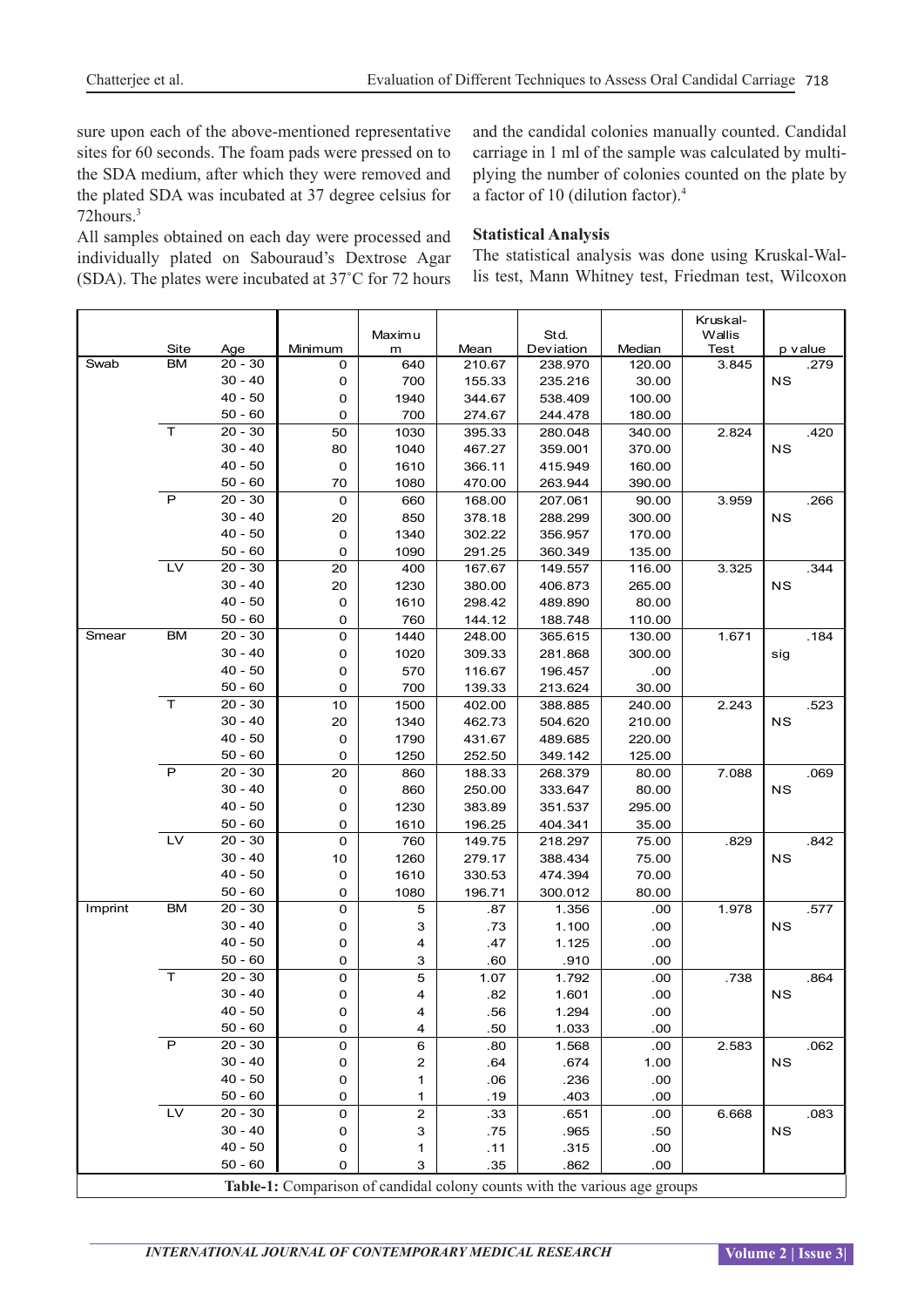Signed Ranks test and Bonferroni test. The p value of < 0.05 was considered statistically significant.

# **RESULTS**

The normal oral candidal carriage in healthy individuals was found to be in the range of  $0 - 1940$  CFU/ml. Candidal colonies obtained were different for each age group (Table-1), however the differences were not statistically significant. Upon comparison of the various sampling techniques (Table-2), differences were observed between the candidal colonies obtained and the differences were statistically significant (p<0.0001). It was inferred that *oral rinse is the most optimal technique followed by swab, smear and imprint*. On comparing the various representative intraoral sites (Table-3), variations were found in candidal colony counts. The difference was significant (p<0.0001). *Dorsal surface of the tongue* was found to exhibit the maximum candidal carriage followed by *palate, labial vestibule and buccal mucosa*. However, palate was the best site for candidal isolation by the imprint technique but the difference was non-significant.

Bar chart compares the mean candidal colony counts

with the various sampling techniques employed and shows that tongue has the highest sensitivity in determining candidal colonization.

# **DISCUSSION**

*Candida albicans* is a commensal yeast normally present in small numbers in the oral flora of a large proportion of humans, but mere presence of this fungus is not sufficient to produce the disease. According to the present study, the normal oral candidal carriage in healthy individuals was found to be in the range of  $0 - 1940$ CFU/ml. Similar results were obtained by Oliver and Shillitoe in a study conducted on one hundred healthy Caucasian subjects.<sup>5</sup> The importance of creating a normal candidal carriage baseline is that it can serve as an indicator of immunosuppression or any other underlying systemic disease in an individual. A very fine line of separation exists between commensalism and disease as *Candida* is a highly opportunistic commensal which can quickly turn pathogenic.

No significant differences were observed in the candidal colony counts obtained in the different age groups and between males and females of the studied age group be-

| <b>Site</b>                                         | N   | <b>Minimum</b>   | <b>Maximum</b> | <b>Std. Deviation</b> | <b>Median</b> | <b>Friedman Test</b> | $\mathbf{p}$ |
|-----------------------------------------------------|-----|------------------|----------------|-----------------------|---------------|----------------------|--------------|
| BM                                                  |     |                  |                |                       |               |                      |              |
| Oralrinse                                           | 60  | $\boldsymbol{0}$ | 1670           | 483.086               | 800.00        |                      |              |
| Swab                                                | 60  | $\theta$         | 1940           | 332.731               | 105.00        | 117.428              | p<0.000I HS  |
| Smear                                               | 60  | $\overline{0}$   | 1440           | 277.281               | 70.00         |                      |              |
| Imprint                                             | 60  | $\boldsymbol{0}$ | 5              | 1.115                 | 0.00          |                      |              |
| T Oralrinse                                         |     |                  |                |                       |               |                      |              |
| Swab                                                | 60  | $\theta$         | 1670           | 483.044               | 800.00        |                      |              |
| Smear                                               | 60  | $\theta$         | 1610           | 331.892               | 370.00        | 114.719              | p<0.000I HS  |
| Imprint                                             | 60  | $\theta$         | 1790           | 430.983               | 205.00        |                      |              |
|                                                     | 60  | $\theta$         | 5              | 1.415                 | 0.00          |                      |              |
| P Oralrinse                                         |     |                  |                |                       |               |                      |              |
| Swab                                                | 60  | $\boldsymbol{0}$ | 1670           | 423.001               | 800.00        |                      |              |
| Smear                                               | 60  | $\theta$         | 134.0          | 314,898               | 145.00        | 122.733              | p<0.0001     |
| Imprint                                             | 60  | $\theta$         | 1610           | 346.758               | 90.00         |                      | <b>HS</b>    |
|                                                     | 60  | $\boldsymbol{0}$ | 6              | 0.904                 | 0.00          |                      |              |
| LV Oralrinse                                        |     |                  |                |                       |               |                      |              |
| Swab                                                | 60  | $\boldsymbol{0}$ | 1670           | 482.959               | 800.00        |                      |              |
| Smear                                               | 60  | $\theta$         | 1610           | 355.933               | 110.00        | 124.518              | p<0.0001 HS  |
| Imprint                                             | 60  | $\boldsymbol{0}$ | 1610           | 387.884               | 80.00         |                      |              |
|                                                     | 60  | $\boldsymbol{0}$ | 3              | 0.732                 | 0.00          |                      |              |
| <b>Total Oralrinse Swab</b>                         |     |                  |                |                       |               |                      |              |
| Smear                                               | 240 | $\boldsymbol{0}$ | 1670           | 479.981               | 800.00        |                      |              |
| Imprint                                             | 240 | $\boldsymbol{0}$ | 1940           | 341.247               | 150.00        | 473.520              | p<0.0001 HS  |
|                                                     | 240 | $\theta$         | 1790           | 363.755               | 100.00        |                      |              |
|                                                     | 240 | $\boldsymbol{0}$ | $8\,$          | 1.078                 | .00           |                      |              |
| Table-2: Comparison between the sampling techniques |     |                  |                |                       |               |                      |              |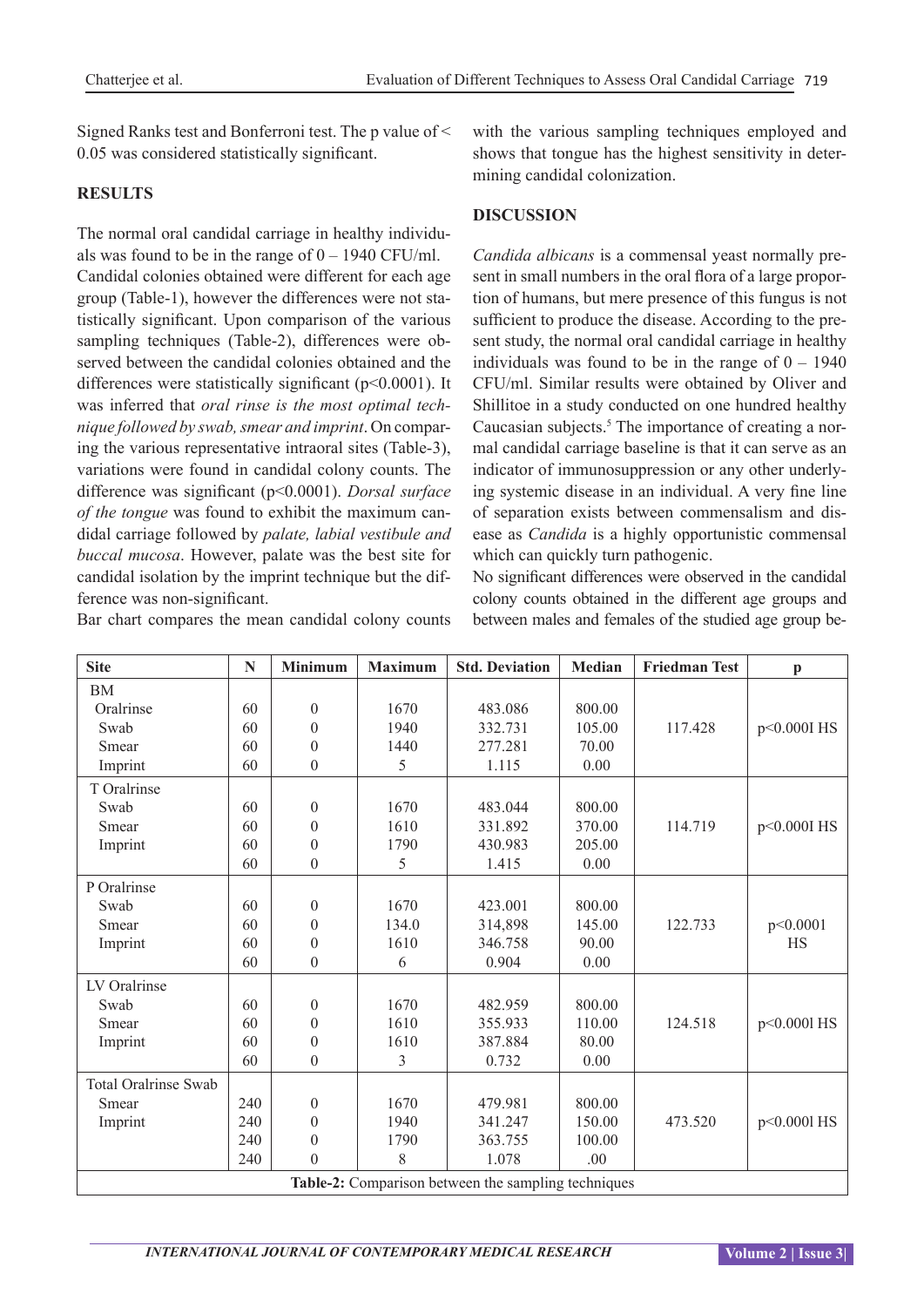| <b>Site</b>                           | N   | <b>Minimum</b> | <b>Maximum</b> | <b>Std. Deviation</b> | Median           | <b>Kruskal-Wallis Test</b> | $\mathbf{p}$ |  |
|---------------------------------------|-----|----------------|----------------|-----------------------|------------------|----------------------------|--------------|--|
| Swab                                  |     |                |                |                       |                  |                            |              |  |
| ΒM                                    | 60  | $\theta$       | 1940           | 338.731               | 105.00           |                            |              |  |
| T                                     | 60  | $\theta$       | 1610           | 331.892               | 370.00           | 21.746                     | $0.000$ HS   |  |
| ${\bf P}$                             | 60  | $\theta$       | 1340           | 314.896               | 145.00           |                            |              |  |
| LV                                    | 60  | $\theta$       | 1610           | 355.933               | 110.00           |                            |              |  |
| Total                                 | 240 | $\theta$       | 1940           | 341.247               | 150.00           |                            |              |  |
| Smear                                 |     |                |                |                       |                  |                            |              |  |
| BM                                    | 60  | $\theta$       | 1440           | 277.261               | 70.00            |                            |              |  |
| T                                     | 60  | $\theta$       | 1790           | 430.983               | 205.00           | 7.940                      | $0.047$ sig  |  |
| $\mathbf{P}$                          | 60  | $\theta$       | 1610           | 346.758               | 90.00            |                            |              |  |
| LV                                    | 60  | $\theta$       | 1610           | 367.684               | 80.00            |                            |              |  |
| Total                                 | 240 | $\overline{0}$ | 1790           | 363.755               | 100.00           |                            |              |  |
| Imprint                               |     |                |                |                       |                  |                            |              |  |
| BM                                    | 60  | $\theta$       | 5              | 1.115                 | $\boldsymbol{0}$ |                            |              |  |
| T                                     | 60  | $\theta$       | 5              | 1.415                 | $\boldsymbol{0}$ | 3.394                      | $0.335$ NS   |  |
| ${\bf P}$                             | 60  | $\Omega$       | 6              | 0.904                 | $\boldsymbol{0}$ |                            |              |  |
| LV                                    | 60  | $\theta$       | $\overline{3}$ | 0.732                 | $\boldsymbol{0}$ |                            |              |  |
| Total                                 | 240 | $\theta$       | 6              | 1.078                 | $\theta$         |                            |              |  |
| Table-3: Comparison between the sites |     |                |                |                       |                  |                            |              |  |

tween 20 to 60 years. This indicates that age and gender of individuals are not the confounding factors for *Candida* colonization, although further studies in these aspects will be required with specific age and sex related comparisons. Zaremba et al<sup> $6$ </sup> conducted a study in which the incidence rate of *Candida species* in the oral cavity of middle aged and elderly subjects was studied and no significant differences were noted in the incidence of *Candida species* between middle aged and elderly subjects. However, Lockhart et al demonstrated that frequency, intensity of carriage and multispecies carriage all increase as a function of age, independent of denture use. Possibly, could be due to the advanced age range of 60-93 years of the subjects. Age related changes in the oral cavity which may be responsible for increased colonization is reduced salivary flow, leading to a more acidic environment predisposing to increased candidal carriage. Also natural yeast inhibitors in saliva like histatin, defensin, secretory immunoglobulin A and lactoferrin levels show decrease with age. The phagocytic activity of salivary neutrophils is also reduced; thereby their Candida killing activity is also suppressed.7 Samarnayake et al. $\delta$  compared the sensitivity of the rinse culture and imprint culture methods and showed that oral rinse is the best technique for candidal isolation. In the present study, Oral rinse was found to be most sensitive technique in estimating the oral candidal colonization in healthy individuals, followed by swab, smear and imprint techniques (decreasing order of colony counts).3

Arendorf and Walker<sup>9</sup> reported that in the dentate, dorsum of the tongue was the most densely colonized region. In our study also, dorsal surface of the tongue exhibited maximum candidal carriage, followed by palate, labial vestibule and buccal mucosa. This could be attributed to the irregular surface topography of the tongue and keratinisation. Similar results have been obtained by Scully et al<sup>10</sup> and Cannon and Chaffin.<sup>11</sup>

 The oral cavity presents many niches for Candida albicans colonization, and the yeast is able to adhere to a plethora of ligands which include epithelial cells, endothelial cells, soluble factors, extracellular matrix proteins (laminin, collagen, fibrinogen, fibronectin and entactin) and inert materials implanted in the body of the host. Saliva molecules (salivary pellicle) adsorbed to many oral surfaces promotes Candida albicans adherence.<sup>11</sup> Certain other factors like Als protein, Hwp1p and candidal proteinases**-**secreted aspartic proteinases (SAPs) also have been found to play a significant role in adhesion to oral epithelial cells. $12,13$ 

# **CONCLUSIONS**

The present study revealed that no significant difference exists in the candidal colony counts obtained between the various age groups and between males and females. Also it was found that oral rinse was the most superior sampling technique and tongue was the most optimal sampling site for candidal isolation.

#### **REFERENCES**

1. Cannon R. D., Holmes A.R. Oral Candida : Clear-